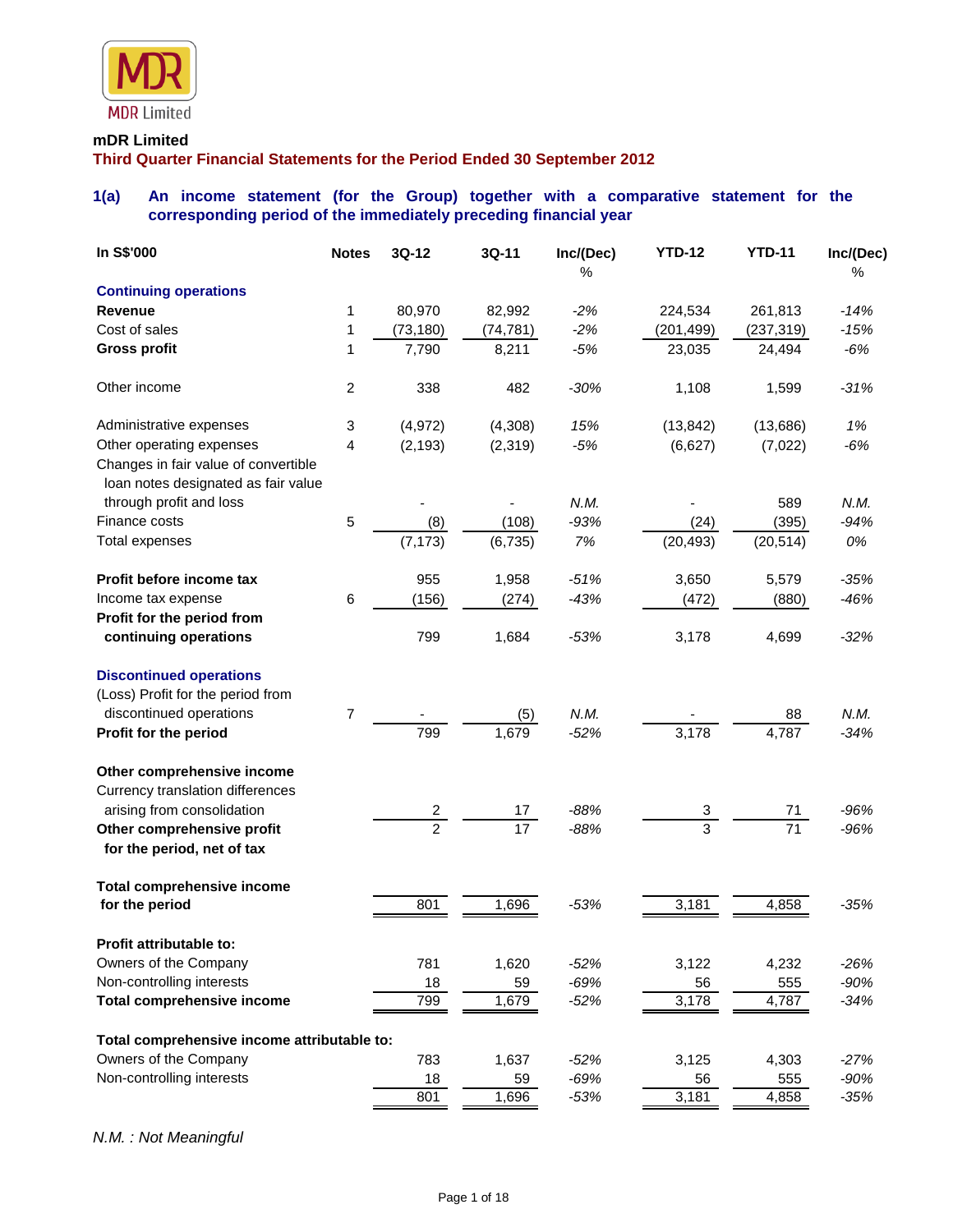#### **1(a)(i) Breakdown and explanatory notes to the income statement**

#### **Note 1** Revenue, cost of sales and gross profit

The Group operates in two business segments – After Market Services ("AMS") and Distribution Management Solutions ("DMS'). The breakdown of revenue and cost of goods sold and spare parts are as follows:

| In S\$'000                         | $3Q-12$   | $3Q-11$   | <b>YTD-12</b> | <b>YTD-11</b> |
|------------------------------------|-----------|-----------|---------------|---------------|
| <b>Revenue</b>                     |           |           |               |               |
| <b>AMS</b>                         | 6,955     | 5,281     | 18,913        | 13,996        |
| <b>DMS</b>                         | 74,015    | 77,711    | 205,621       | 247,817       |
|                                    | 80,970    | 82,992    | 224,534       | 261,813       |
| Cost of goods sold and spare parts |           |           |               |               |
| AMS                                | (5, 410)  | (3,810)   | (14, 625)     | (9,850)       |
| <b>DMS</b>                         | (67, 770) | (70,971)  | (186,874)     | (227, 469)    |
|                                    | (73, 180) | (74, 781) | (201, 499)    | (237, 319)    |
| Gross profit                       |           |           |               |               |
| AMS                                | 1,545     | 1,471     | 4,288         | 4,146         |
| <b>DMS</b>                         | 6,245     | 6,740     | 18,747        | 20,348        |
|                                    | 7,790     | 8,211     | 23,035        | 24,494        |
| GP%                                |           |           |               |               |
| AMS                                | 22%       | 28%       | 23%           | 30%           |
| <b>DMS</b>                         | 8%        | 9%        | 9%            | 8%            |
|                                    | 10%       | 10%       | 10%           | 9%            |

Total gross profits for 3Q-12 and YTD-12 are lower than the previous year's comparative periods due to lower sales volume from DMS.

#### **Note 2** Other income consist of the following:

| In S\$'000                      | $3Q-12$                  | $3Q-11$                  | <b>YTD-12</b>            | YTD-11 |
|---------------------------------|--------------------------|--------------------------|--------------------------|--------|
| Interest income                 |                          | 3                        |                          | 6      |
| Rental income                   | 234                      | 382                      | 860                      | 1,143  |
| Bad debts recovered - non-trade | $\overline{\phantom{0}}$ | $\overline{\phantom{0}}$ | 11                       |        |
| Liabilities written back        | $\overline{\phantom{0}}$ | 59                       | $\overline{\phantom{0}}$ | 321    |
| <b>Others</b>                   | 103                      | 38                       | 230                      | 122    |
|                                 | 338                      | 482                      | 1,108                    | 1.599  |

#### **Note 3** Administrative expenses

The administrative expenses comprise mainly staff cost.

| In S\$'000        | $3Q-12$ | $3Q-11$ | <b>YTD-12</b> | <b>YTD-11</b> |
|-------------------|---------|---------|---------------|---------------|
| <b>Staff Cost</b> |         |         |               |               |
| AMS               | 1,559   | 1,347   | 4,166         | 3,885         |
| <b>DMS</b>        | 2,406   | 2,385   | 7,228         | 7,052         |
|                   | 3,965   | 3,732   | 11,394        | 10,937        |

Included in staff cost is share option expense of \$11,000 and \$44,000 in 3Q-12 and YTD-12 respectively (3Q-11: \$27,000 and YTD-11: \$68,000).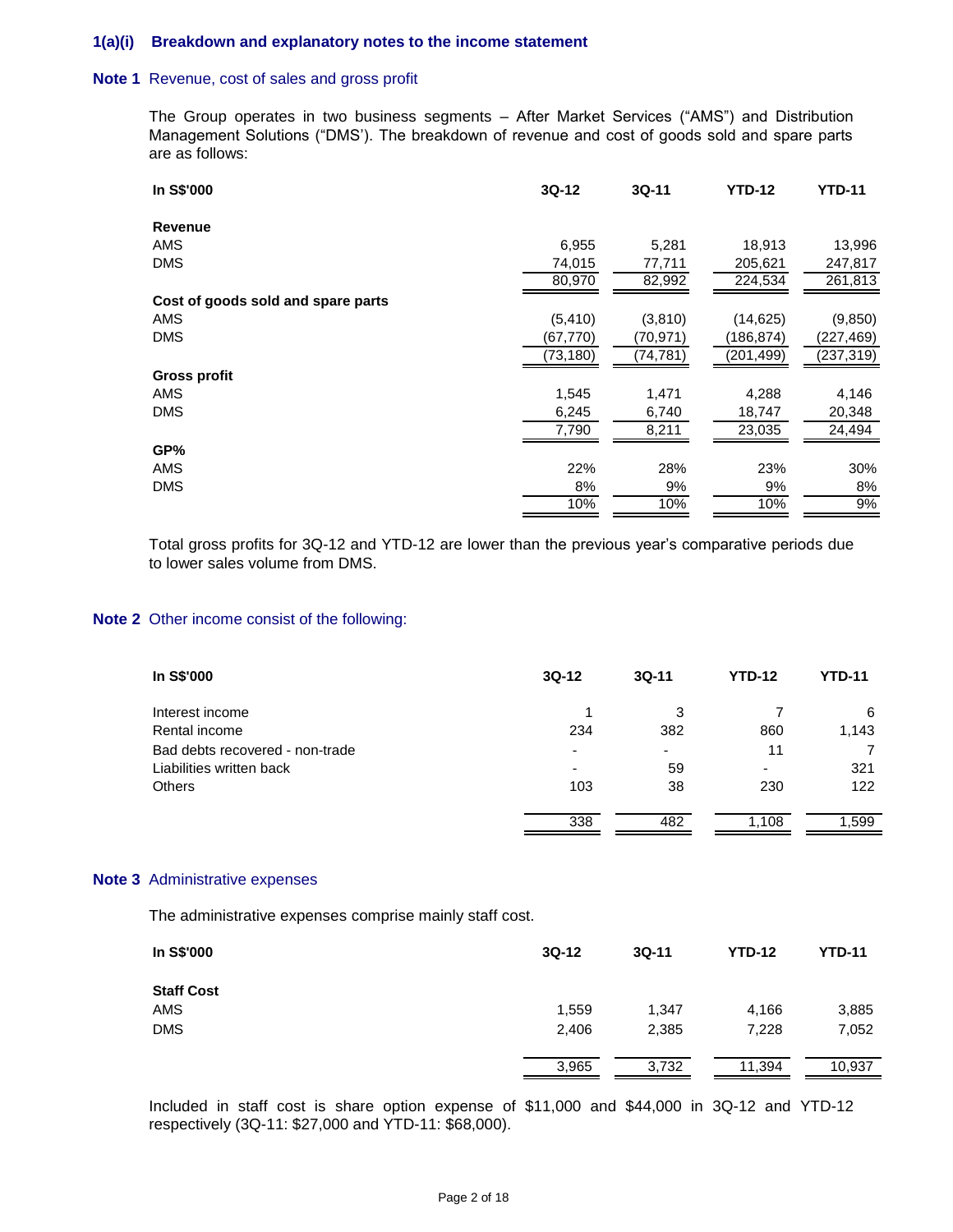### **Note 4** Other operating expenses consist of the following:

| In S\$'000                                          | $3Q-12$ | $3Q-11$ | <b>YTD-12</b> | YTD-11 |
|-----------------------------------------------------|---------|---------|---------------|--------|
| Rental expenses                                     | 1,625   | 1,879   | 5,060         | 5,594  |
| Depreciation expenses                               | 274     | 276     | 832           | 740    |
| Plant and equipment written off                     | 120     | 2       | 228           | 31     |
| Loss (Gain) on disposal of plant and equipment      |         | (1)     | (23)          | 5      |
| Allowance (Reversal) for doubtful trade receivables |         | (19)    |               | (19)   |
| Allowance for doubtful other receivables            |         |         |               | 49     |
| Bad debts written off - trade                       |         |         |               | 1      |
| Bad debts written off - non-trade                   |         |         |               | 8      |
| Allowance for inventories                           | 164     | 169     | 493           | 528    |
| Inventories written off                             |         |         |               | 28     |
| Foreign exchange loss                               | 9       | 13      | 37            | 57     |
|                                                     | 2,193   | 2,319   | 6,627         | 7,022  |

## **Note 5** Finance costs

Finance costs comprise interest on finance leases, as well as interest expense arising from loans and overdrafts drawn down for operating and investing activities in 2011.

### **Note 6** Income tax expense

The tax expense provision is calculated for profitable subsidiaries before group relief is taken into consideration.

### **Note 7** Income statement disclosures for discontinued operations

| In S\$'000                                    | $3Q-12$ | $3Q-11$ | <b>YTD-12</b> | <b>YTD-11</b> |
|-----------------------------------------------|---------|---------|---------------|---------------|
| <b>Revenue</b>                                |         |         |               |               |
| Cost of sales                                 |         |         |               |               |
| <b>Gross profit</b>                           |         |         |               |               |
| Other operating income                        |         |         |               |               |
| Administrative expenses                       |         | (1)     |               | (6)           |
| Other operating expenses                      |         | 10      |               | 124           |
| Finance costs                                 |         |         |               |               |
| Profit before income tax                      |         | 9       |               | 118           |
| Income tax expense                            |         | (14)    |               | (14)          |
| Profit for the period                         |         | (5)     |               | 104           |
| Loss from disposal of discontinued operations |         |         |               | (16)          |
| (Loss) Profit from discontinued operations    |         | (5)     |               | 88            |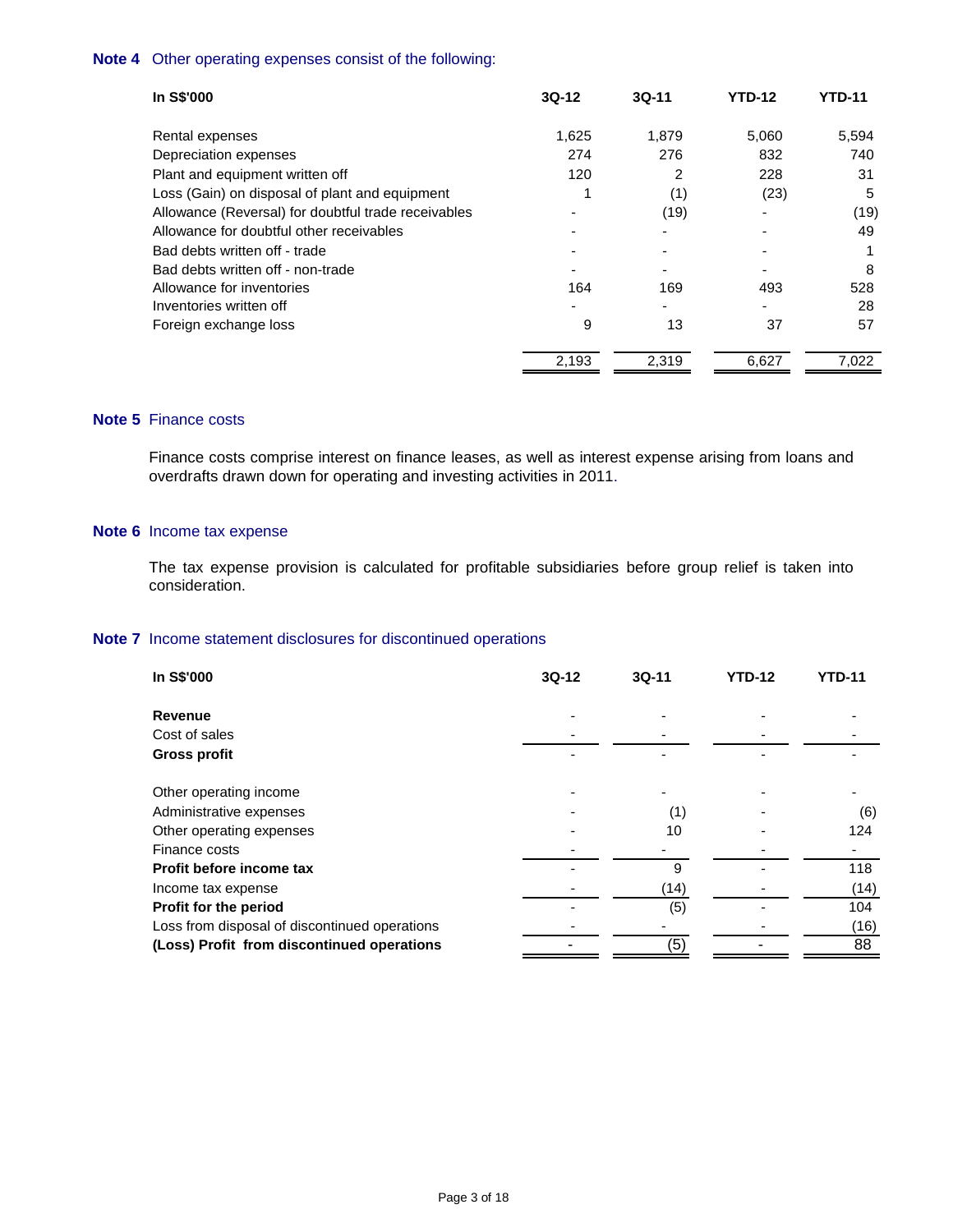## 2012

The Group has amalgamated Distribution Management Solutions Pte. Ltd. and iDistribution Pte. Ltd with effect from 1 June 2012 with the former continuing as the surviving entity. The amalgamation has no impact on the consolidated financial statements.

## 2011

The Group deregistered / disposed Accord Customer Care Solutions International Limited, After Market Solutions (CE) Pte. Ltd., After Market Solutions (CE) Sdn. Bhd., Playwork Solutions Pte. Ltd. and Tri-Max Pte. Ltd. in 2Q-11.

The Group deregistered Pacific Cellular International Limited, a majority-owned dormant subsidiary held through Distribution Management Solutions Pte. Ltd. in 4Q-11.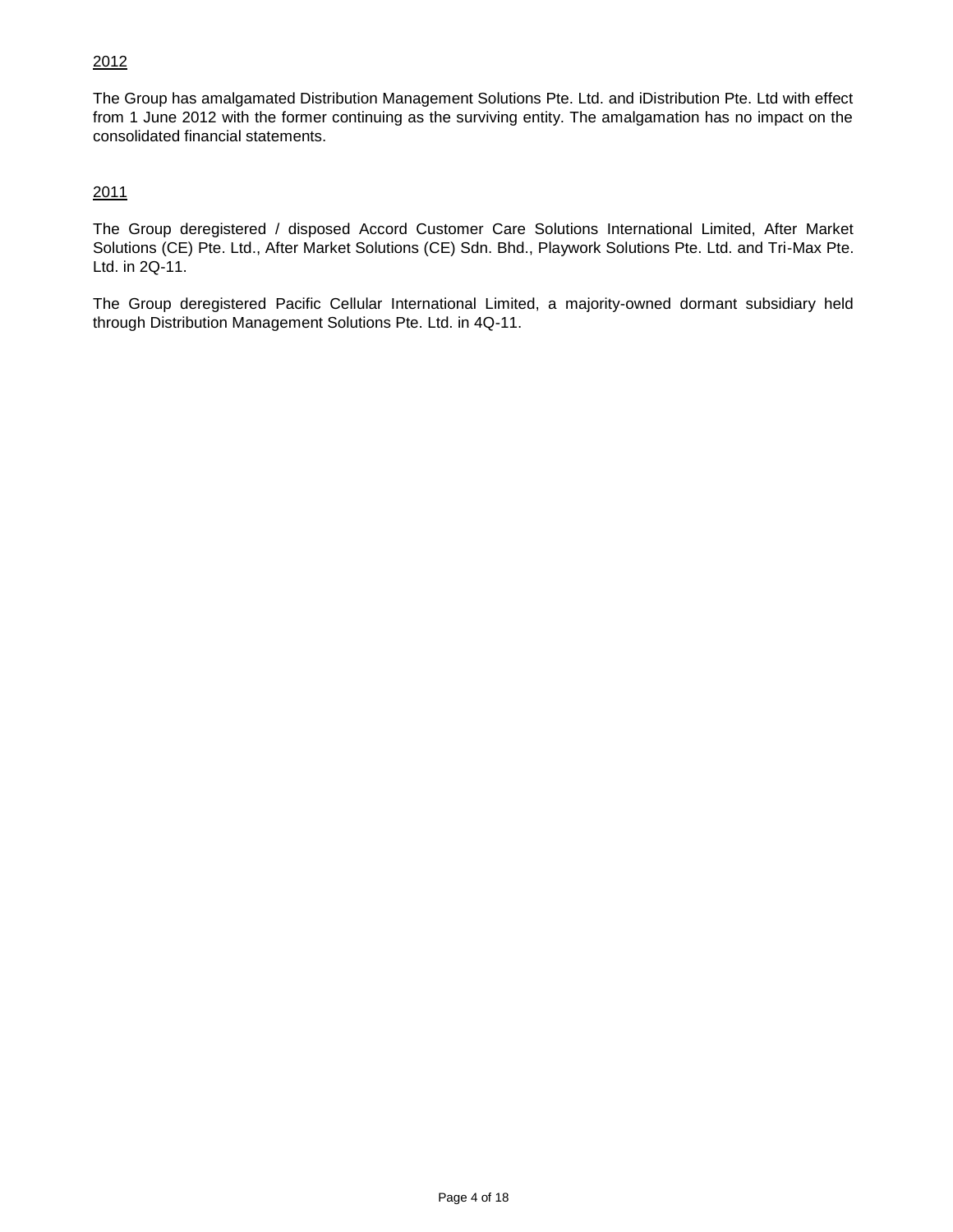### **1(b)(i) Statement of financial position (for the issuer and Group), together with a comparative statement as at the end of the immediately preceding financial year**

|                                                    |              | Group     |           |           | Company   |
|----------------------------------------------------|--------------|-----------|-----------|-----------|-----------|
| In S\$'000                                         | <b>Notes</b> | 30-Sep-12 | 31-Dec-11 | 30-Sep-12 | 31-Dec-11 |
| <b>ASSETS</b>                                      |              |           |           |           |           |
| <b>Current assets</b>                              |              |           |           |           |           |
| Cash and bank balances                             |              | 13,206    | 12,778    | 2,958     | 1,923     |
| Cash pledged                                       |              |           | 2,000     |           |           |
| Trade receivables                                  | 1            | 25,429    | 23,913    | 4,634     | 2,619     |
| Other receivables and prepayments                  | 2            | 5,412     | 3,231     | 16,979    | 12,889    |
| Inventories                                        | 3            | 22,370    | 15,553    | 1,392     | 696       |
| <b>Total current assets</b>                        |              | 66,417    | 57,475    | 25,963    | 18,127    |
| <b>Non-current assets</b>                          |              |           |           |           |           |
| Investment in subsidiaries                         |              |           |           | 14,436    | 14,436    |
| Plant and equipment                                |              | 2,890     | 3,110     | 835       | 654       |
| Other goodwill                                     |              | 2,350     | 2,350     |           |           |
| <b>Total non-current assets</b>                    |              | 5,240     | 5,460     | 15,271    | 15,090    |
| <b>Total assets</b>                                |              | 71,657    | 62,935    | 41,234    | 33,217    |
| <b>Current liabilities</b>                         |              |           |           |           |           |
| Trade payables                                     | 4            | 15,913    | 14,954    | 4,197     | 1,812     |
| Other payables                                     | 5            | 11,406    | 11,720    | 2,349     | 2,656     |
| Current portion of finance leases                  |              | 85        | 81        | 66        | 64        |
| Income tax payable                                 |              | 1,256     | 1,343     |           |           |
| <b>Total current liabilities</b>                   |              | 28,660    | 28,098    | 6,612     | 4,532     |
| <b>Non-current liabilities</b>                     |              |           |           |           |           |
| Finance leases                                     |              | 481       | 545       | 378       | 428       |
| Deferred tax liabilities                           |              | 153       | 154       |           |           |
| <b>Total non-current liabilities</b>               |              | 634       | 699       | 378       | 428       |
| Capital, reserves and<br>non-controlling interests |              |           |           |           |           |
| Share capital                                      |              | 129,291   | 122,117   | 129,291   | 122,117   |
| Capital reserve                                    |              | (859)     | (859)     | 22        | 22        |
| Share options reserve                              |              | 1,536     | 1,590     | 1,536     | 1,590     |
| Foreign currency translation reserve               |              | 203       | 200       |           |           |
| <b>Accumulated losses</b>                          |              | (88, 370) | (89,416)  | (96, 605) | (95, 472) |
| Equity attributable to owners of the               |              |           |           |           |           |
| Company                                            |              | 41,801    | 33,632    | 34,244    | 28,257    |
| Non-controlling interests                          |              | 562       | 506       |           |           |
| <b>Total equity</b>                                |              | 42,363    | 34,138    | 34,244    | 28,257    |
| <b>Total liabilities and equity</b>                |              | 71,657    | 62,935    | 41,234    | 33,217    |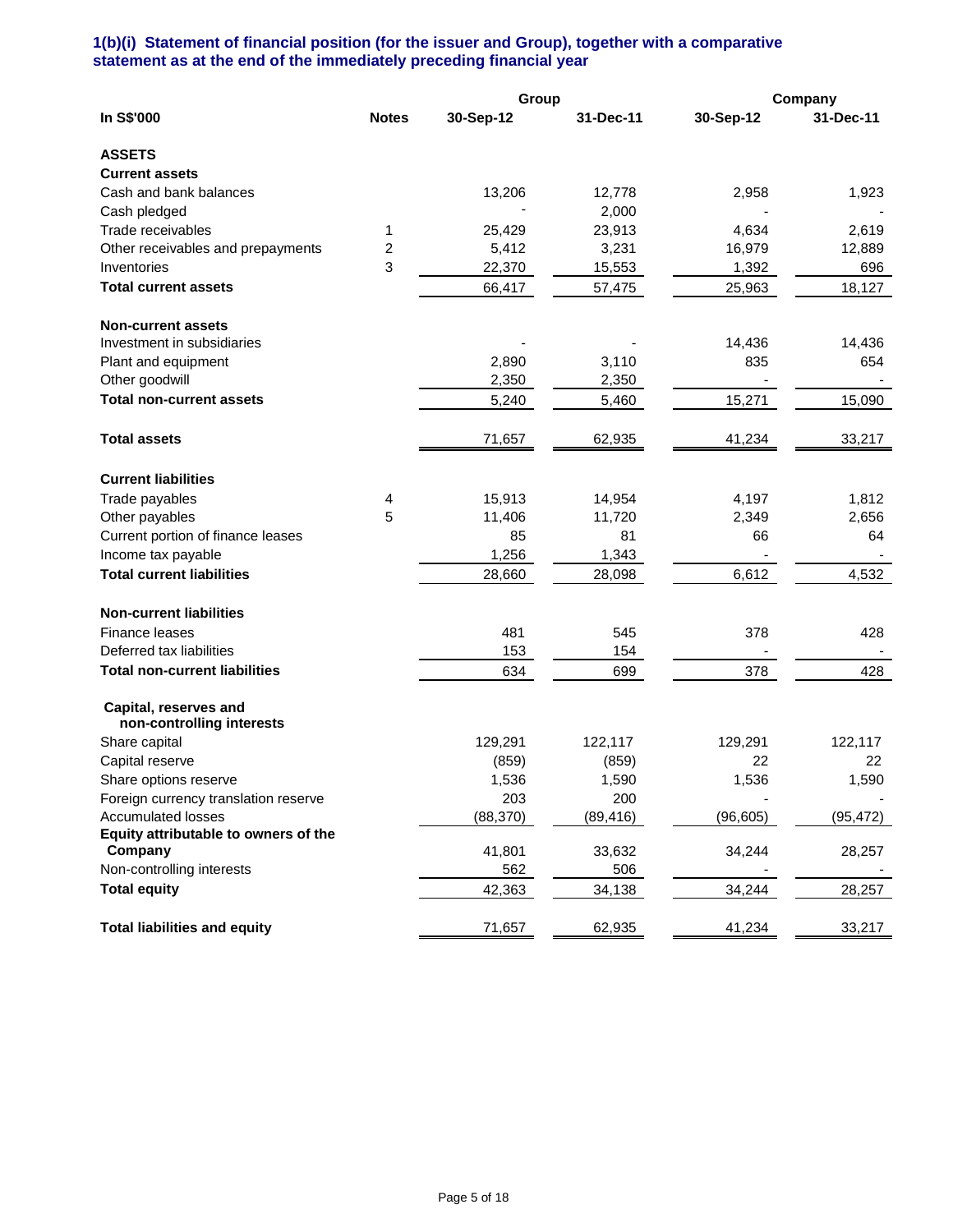#### **Notes**

#### **1 Trade receivables**

The Group's trade receivables turnover as at 30 September 2012 is 30 days (31 December 2011: 24 days).

The increase in the Group's trade receivable turnover was mainly due to the lower revenue base for 3Q-12 compared to 3Q-11. The lower revenue base was largely due to the Group's slower distribution business, which is mainly on cash terms.

#### **2 Other receivables and prepayments**

The Group's other receivables and prepayments mainly consist of the following:

| S\$'000           | 30-Sep-12 | 31-Dec-11 |
|-------------------|-----------|-----------|
| Rental deposits   | 1.913     | 1.843     |
| Other receivables | 3.166     | 1.017     |
| Prepayments       | 193       | 256       |

Other receivables of \$3.2 million as at 30 September 2012 mainly comprised credit notes of \$1.7 million to be received from principals in relation to sell through, advertising and promotion support, and reimbursable claims from principals of \$0.5 million.

#### **3 Inventories**

The Group's inventory turnover for the period ended 30 September 2012 is 25 days (31 December 2011: 16 days).

Group inventories as at 30 September 2012 is \$22.4 million (31 December 2011: \$15.6 million).

The increase in inventory holding was mainly due to the higher value per unit handsets held and higher purchases of prepaid cards towards period end.

#### **4 Trade payables**

The Group's trade payables turnover as at 30 September 2012 is 21 days (31 December 2011: 16 days).

The increase in the Group's trade payables turnover was mainly due to the lower purchases made in 3Q-12 with the slower distribution business.

#### **5 Other payables**

The Group's other payables consist of the following:

| <b>S\$'000</b>                                                | 30-Sep-12 | 31-Dec-11 |
|---------------------------------------------------------------|-----------|-----------|
| Advertising, promotion and sell through funds from principals | 2.881     | 3.157     |
| Other payables to third parties                               | 795       | 1.396     |
| Accrued staff costs                                           | 1,888     | 1.662     |
| Rebates owing to franchisees                                  | 3.045     | 2,347     |
| Accrued purchases                                             | 85        | 232       |
| Other accrued operating expenses                              | 1,320     | 670       |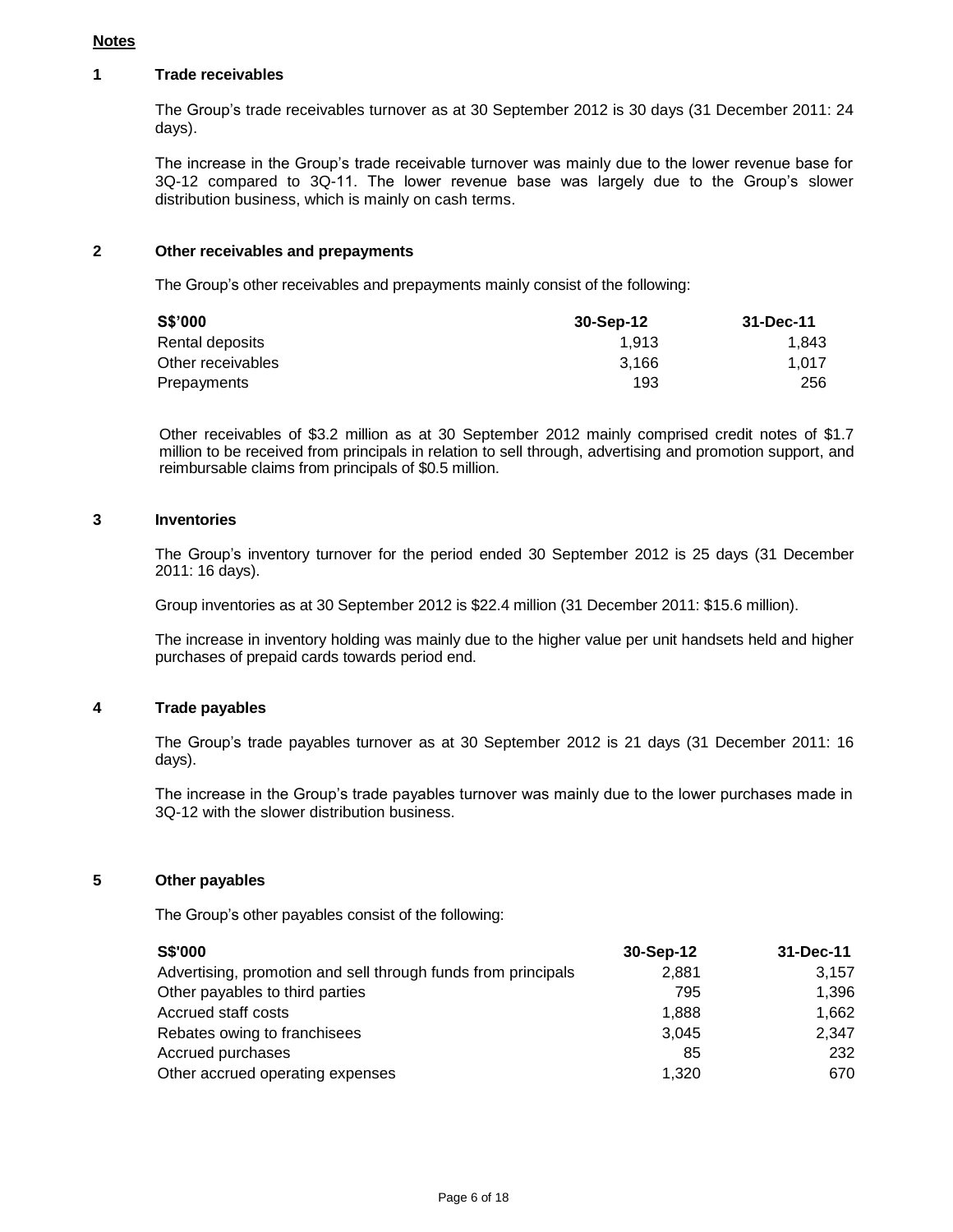## **1(b)(ii) Aggregate amount of Group's borrowings and debt securities**

# **Amount repayable in one year or less, or on demand**

| As at 30-Sep-12     |                       | As at 31-Dec-11     |                      |  |
|---------------------|-----------------------|---------------------|----------------------|--|
| Secured<br>(\$'000) | Unsecured<br>(\$'000) | Secured<br>(\$'000) | Unsecured<br>(S'000) |  |
| 85                  | -                     | 81                  |                      |  |

# **Amount repayable after one year**

| As at 30-Sep-12     |                       | As at 31-Dec-11     |                       |  |
|---------------------|-----------------------|---------------------|-----------------------|--|
| Secured<br>(\$'000) | Unsecured<br>(\$'000) | Secured<br>(\$'000) | Unsecured<br>(\$'000) |  |
| 481                 | -                     | 545                 | -                     |  |

### **Details of collateral**

The borrowings are secured on certain motor vehicles held under finance leases.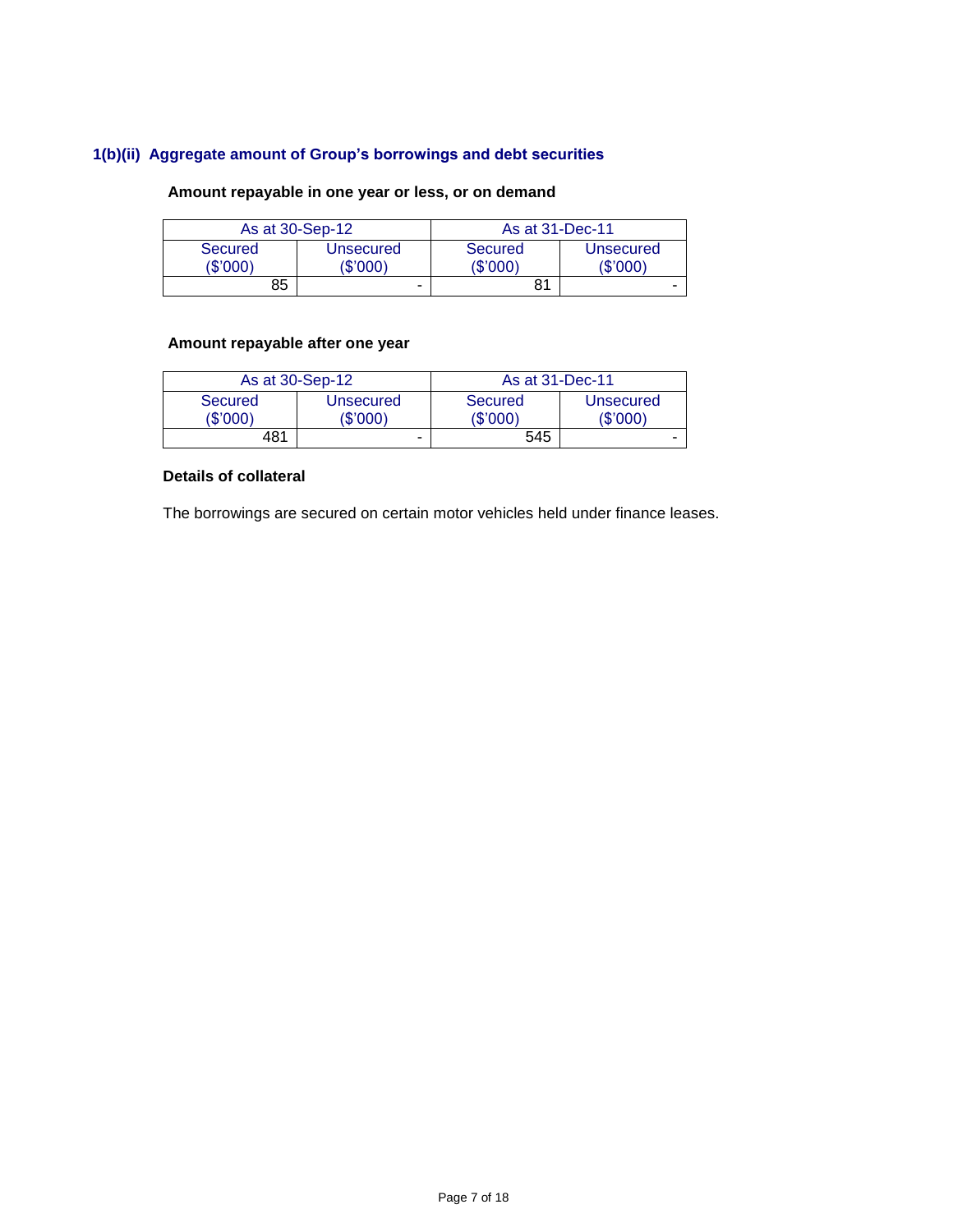### **1(c) A statement of cash flows (for the Group), together with a comparative statement for the corresponding period of the immediately preceding financial year**

| In S\$'000                                                                              | 3Q-12      | 3Q-11       | <b>YTD-12</b> | <b>YTD-11</b> |
|-----------------------------------------------------------------------------------------|------------|-------------|---------------|---------------|
| <b>Operating activities</b>                                                             |            |             |               |               |
| Profit before income tax from continuing operations                                     | 955        | 1,958       | 3,650         | 5,579         |
| Profit before income tax from discontinued operations                                   |            | 9           |               | 102           |
|                                                                                         | 955        | 1,967       | 3,650         | 5,681         |
| Adjustments for:                                                                        |            |             |               |               |
| Depreciation expense                                                                    | 274<br>8   | 276<br>108  | 832<br>24     | 740<br>395    |
| Interest expense<br>Interest income                                                     |            |             |               |               |
|                                                                                         | (1)        | (3)         | (7)           | (6)<br>5      |
| Loss (Gain) on disposal of plant and equipment<br>Plant and equipment written off       | 1<br>120   | (1)<br>2    | (23)<br>228   | 31            |
| Allowance (Reversal) for impairment of plant and equipment                              |            |             |               | (34)          |
| Allowance for inventories                                                               | 164        | 169         | 493           | 528           |
| Inventories written off                                                                 |            |             |               | 28            |
| Bad debts written off - trade                                                           |            |             |               | 1             |
| Bad debts written off - non-trade                                                       |            |             |               | 8             |
| Allowance (Reversal) for doubtful trade receivables                                     |            |             |               |               |
| Allowance (Reversal) for doubtful other receivables                                     |            | (22)<br>(7) |               | (94)<br>25    |
|                                                                                         | 11         | 27          | 44            | 68            |
| Employee share-based payments<br>Professional fees settled by shares                    |            |             |               | 510           |
| Loss arising from de-consolidation of disposed                                          |            |             |               |               |
| subsidiaries                                                                            |            |             |               | 16            |
| Changes in fair value of convertible loan notes                                         |            |             |               |               |
| designated as fair value through profit or loss                                         |            |             |               |               |
| Liabilities written back                                                                |            |             |               | (589)         |
|                                                                                         |            | (59)<br>14  |               | (321)<br>70   |
| Net foreign exchange losses<br>Operating cash flows before movements in working capital | 2<br>1,534 | 2,471       | 3<br>5,244    | 7,062         |
| Trade receivables                                                                       | (3,997)    | 1,927       | (1, 516)      | 3,597         |
| Other receivables and prepayments                                                       | (914)      | (208)       | (2, 181)      | (171)         |
| Inventories                                                                             | (1,923)    | 2,746       | (7, 310)      | 321           |
| Trade payables                                                                          | 1,021      | (832)       | 959           | 615           |
| Other payables                                                                          | 1,980      | (1,053)     | (314)         | 550           |
| Cash (used in) generated from operations                                                | (2, 299)   | 5,051       | (5, 118)      | 11,974        |
| Interest received                                                                       | 1          | 3           | 7             | 6             |
| Income tax paid                                                                         | (374)      | (248)       | (560)         | (823)         |
| Net cash (used in) from operating activities                                            | (2,672)    | 4,806       | (5,671)       | 11,157        |
|                                                                                         |            |             |               |               |
| <b>Investing activities</b>                                                             |            |             |               |               |
| Proceeds from disposal of plant and equipment                                           | 2          |             | 124           | 1             |
| Purchase of plant and equipment                                                         | (417)      | (531)       | (941)         | (901)         |
| Net cash used in investing activities                                                   | (415)      | (531)       | (817)         | (900)         |
| <b>Financing activities</b>                                                             |            |             |               |               |
| Interest paid                                                                           | (8)        | (108)       | (24)          | (395)         |
| Proceeds from issuance of ordinary shares                                               | 1,517      | 7,963       | 7,076         | 7,983         |
| Repayment of obligations under finance leases                                           | (20)       | (13)        | (60)          | (13)          |
| Dividends paid                                                                          |            |             | (2,076)       |               |
| Repayment of convertible bonds                                                          |            |             |               | (5,300)       |
| Cash pledged                                                                            | 2,000      |             | 2,000         | 224           |
| Net cash from financing activities                                                      | 3,489      | 7,842       | 6,916         | 2,499         |
|                                                                                         |            |             |               |               |
| Net increase in cash and cash equivalents                                               | 402        | 12,117      | 428           | 12,756        |
| Cash and cash equivalents at beginning of period                                        | 12,804     | 3,986       | 12,778        | 3,347         |
| Cash and cash equivalents at end of period                                              | 13,206     | 16,103      | 13,206        | 16,103        |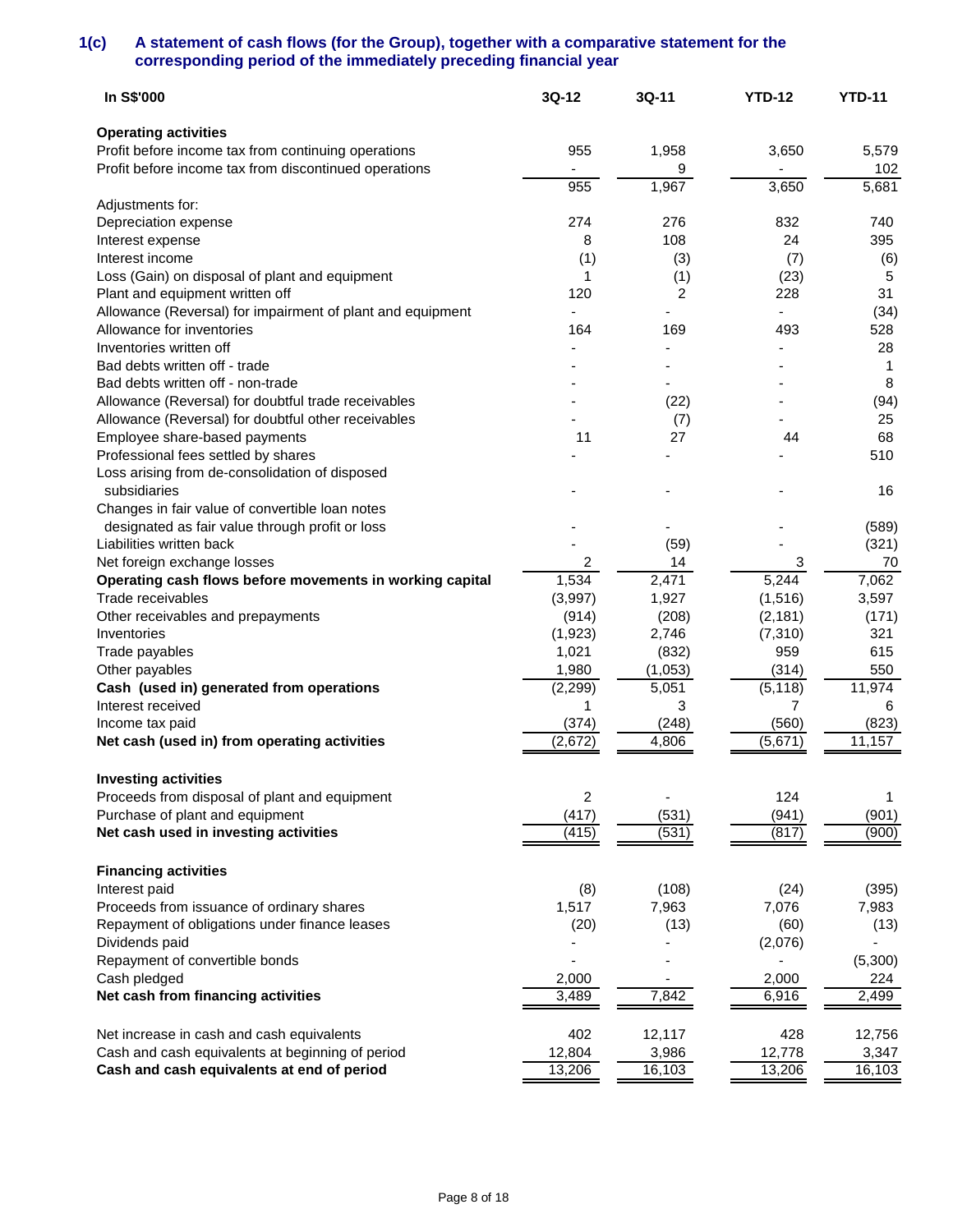### **Notes**

## **A. Disposal of subsidiaries**

In 2Q-2011, the Group deregistered / disposed Accord Customer Care Solutions International Limited, After Market Solutions (CE) Pte. Ltd., After Market Solutions (CE) Sdn. Bhd., Playwork Solutions Pte. Ltd. and Tri-Max Pte. Ltd..

The carrying value of assets disposed and liabilities discharged were as follows:

| In S\$'000                                   | $3Q-12$ | $3Q-11$ | <b>YTD-12</b> | <b>YTD-11</b> |
|----------------------------------------------|---------|---------|---------------|---------------|
| Assets                                       |         |         |               | 16            |
| Liabilities                                  |         |         |               |               |
| Foreign currency translation reserve         |         |         |               |               |
| Net assets                                   |         |         |               | 16            |
| Proceeds received                            |         |         |               |               |
| Cash balance in subsidiaries<br>disposed off |         |         |               |               |
| Cash outflows on disposal                    |         |         |               |               |

## **B. Cash and cash equivalent at end of period comprise of:**

| In S\$'000                | $3Q-12$ | $3Q-11$ |
|---------------------------|---------|---------|
| Cash                      | 13.206  | 18.103  |
| Less: Cash pledged        |         | (2,000) |
| Cash and cash equivalents | 13.206  | 16,103  |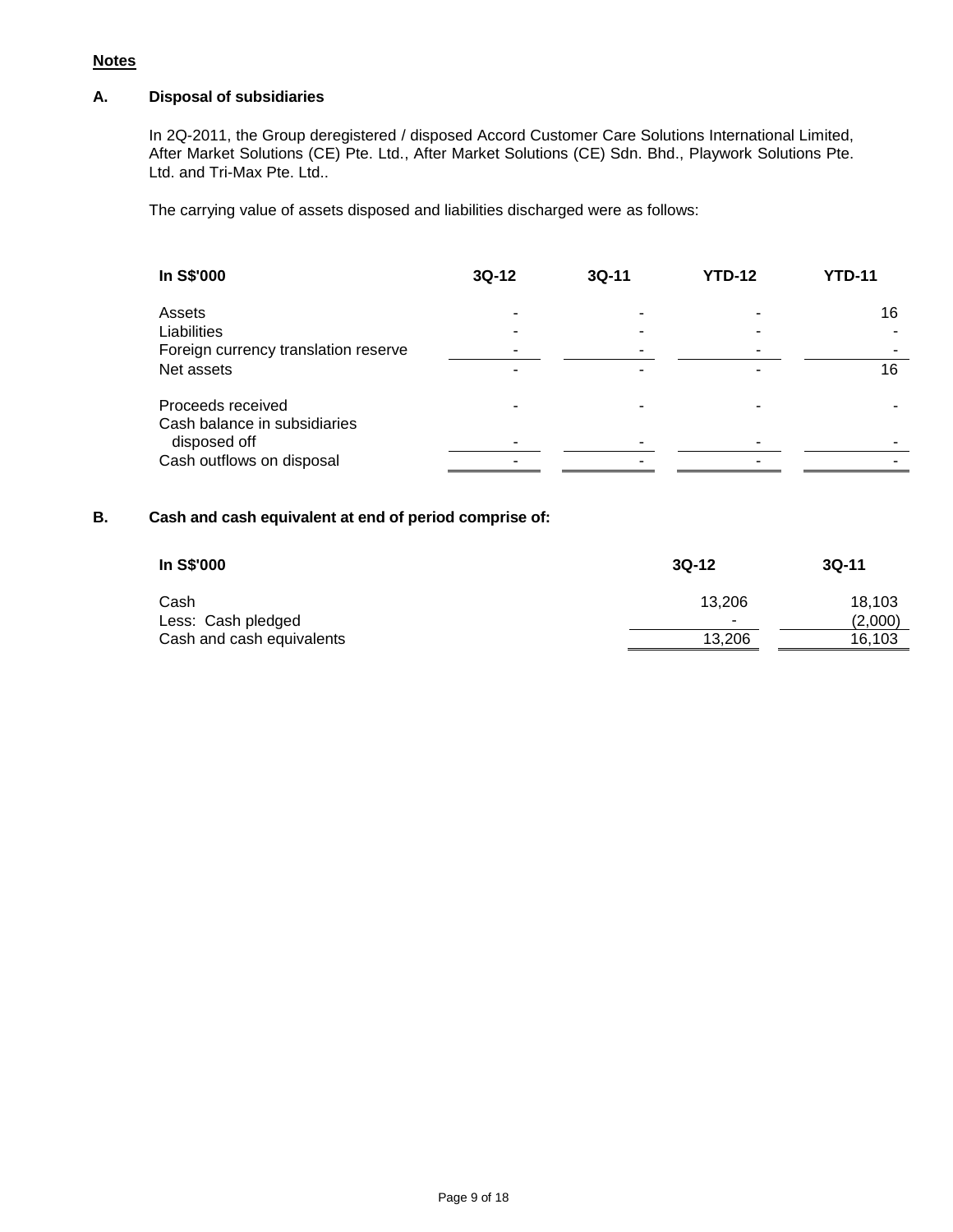**1(d)(i) A statement (for the issuer and Group) showing either (i) all changes in equity or (ii) changes in equity other than those arising from capitalisation issues and distributions to shareholders, together with a comparative statement for the corresponding period of the immediately preceding financial year**

|                                              |                         |                    | <b>Share</b>       | <b>Currency</b>        |                              | <b>Attributable</b> |                                               |         |
|----------------------------------------------|-------------------------|--------------------|--------------------|------------------------|------------------------------|---------------------|-----------------------------------------------|---------|
| In S\$'000                                   | <b>Share</b><br>capital | Capital<br>reserve | options<br>reserve | translation<br>reserve | Accumulated<br><b>losses</b> | holders             | to equity Non-controlling<br><b>interests</b> | Total   |
| Group                                        |                         |                    |                    |                        |                              |                     |                                               |         |
| Balance as at 1 January 2012                 | 122,117                 | (859)              | 1,590              | 200                    | (89, 416)                    | 33,632              | 506                                           | 34,138  |
| Total comprehensive income for the period    |                         |                    |                    |                        | 1,529                        | 1,529               | 28                                            | 1,557   |
| Issue of shares upon share options exercised | 99                      |                    | (27)               |                        |                              | 72                  |                                               | 72      |
| Issue of shares upon conversion of warrants  | 1,142                   |                    |                    |                        |                              | 1,142               |                                               | 1,142   |
| Recognition of share-based payments          |                         |                    | 24                 |                        |                              | 24                  |                                               | 24      |
| Balance as at 31 March 2012                  | 123,358                 | (859)              | 1,587              | 200                    | (87, 887)                    | 36,399              | 534                                           | 36,933  |
| Total comprehensive income for the period    |                         |                    |                    |                        | 812                          | 813                 | 10                                            | 823     |
| <b>Dividends</b>                             |                         |                    |                    |                        | (2,076)                      | (2,076)             |                                               | (2,076) |
| Issue of shares upon share options exercised | 253                     |                    | (71)               |                        |                              | 182                 |                                               | 182     |
| Issue of shares upon conversion of warrants  | 4,163                   |                    |                    |                        |                              | 4,163               |                                               | 4,163   |
| Recognition of share-based payments          |                         |                    | 9                  |                        |                              | 9                   |                                               |         |
| Balance as at 30 June 2012                   | 127,774                 | (859)              | 1,525              | 201                    | (89, 151)                    | 39,490              | 544                                           | 40,034  |
| Total comprehensive income for the period    |                         |                    |                    | 2                      | 781                          | 783                 | 18                                            | 801     |
| Issue of shares upon conversion of warrants  | 1,517                   |                    |                    |                        |                              | 1,517               |                                               | 1,517   |
| Recognition of share-based payments          |                         |                    | 11                 |                        |                              | 11                  |                                               | 11      |
| <b>Balance as at 30 September 2012</b>       | 129,291                 | (859)              | 1,536              | 203                    | (88, 370)                    | 41,801              | 562                                           | 42,363  |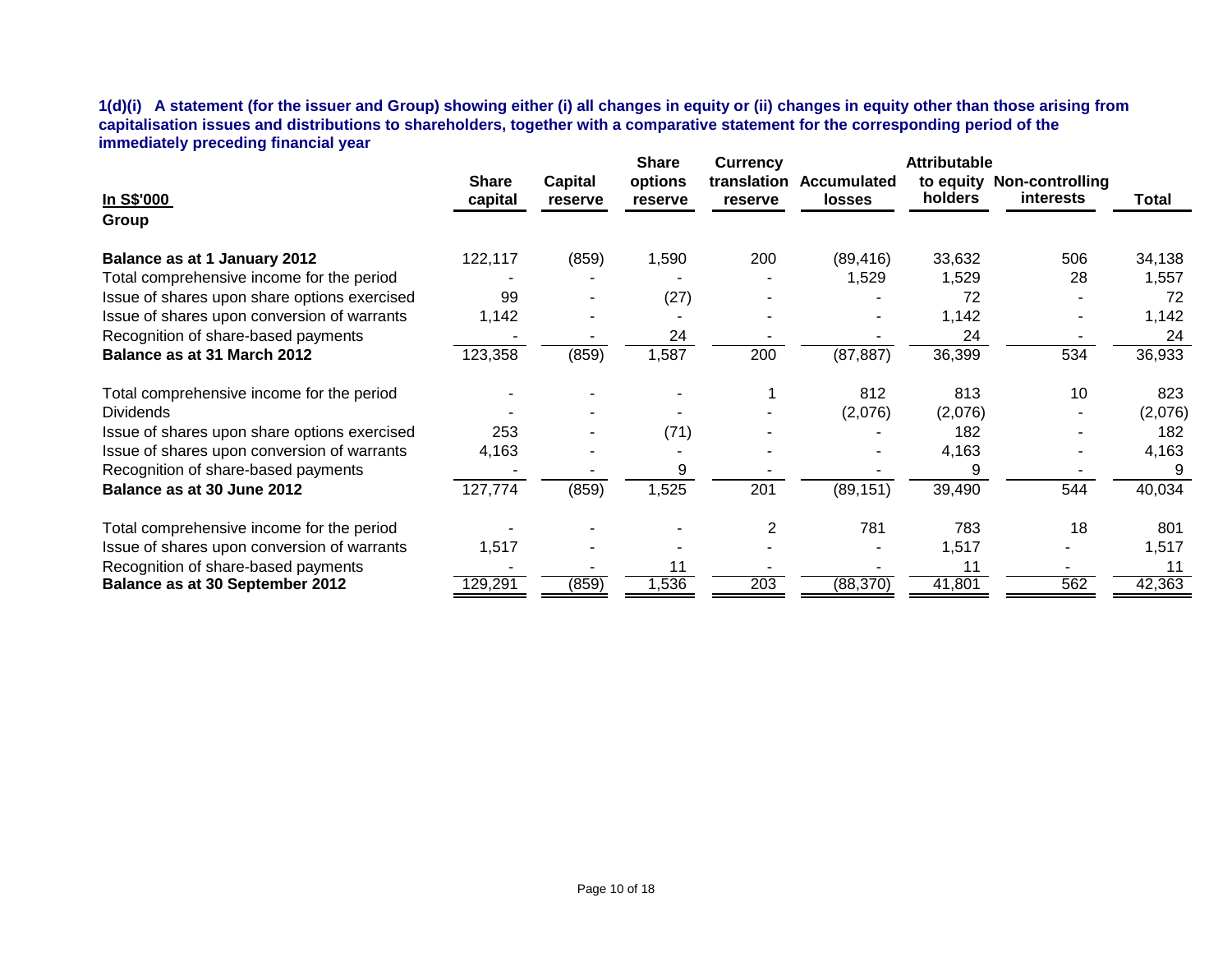|                                                      |                         |                           | <b>Share</b>       | <b>Currency</b> |                                          | <b>Attributable</b> |                                        |              |
|------------------------------------------------------|-------------------------|---------------------------|--------------------|-----------------|------------------------------------------|---------------------|----------------------------------------|--------------|
| In S\$'000                                           | <b>Share</b><br>capital | <b>Capital</b><br>reserve | options<br>reserve | reserve         | translation Accumulated<br><b>losses</b> | holders             | to equity Non-controlling<br>interests | <b>Total</b> |
| Group                                                |                         |                           |                    |                 |                                          |                     |                                        |              |
| Balance as at 1 January 2011                         | 109,456                 | 22                        | 1,528              | 137             | (96, 434)                                | 14,709              | 3,676                                  | 18,385       |
| Total comprehensive income for the period            |                         |                           |                    | 37              | 1,187                                    | 1,224               | 309                                    | 1,533        |
| Issue of shares upon conversion of convertible notes | 50                      |                           |                    |                 |                                          | 50                  |                                        | 50           |
| Recognition of share-based payments                  |                         |                           | 12                 |                 |                                          | 12                  |                                        | 12           |
| Balance as at 31 March 2011                          | 109,506                 | 22                        | 1,540              | 174             | (95, 247)                                | 15,995              | 3,985                                  | 19,980       |
| Total comprehensive income for the period            |                         |                           |                    | 17              | 1,425                                    | 1,442               | 187                                    | 1,629        |
| Issue of shares upon share options exercised         | 29                      |                           | (9)                |                 |                                          | 20                  |                                        | 20           |
| Issue of shares for settlement of advisory fees      | 510                     |                           |                    |                 |                                          | 510                 |                                        | 510          |
| Effect of acquiring part of non-controlling          |                         |                           |                    |                 |                                          |                     |                                        |              |
| interest in a subisidary                             | 4,150                   | (911)                     |                    |                 |                                          | 3,239               | (3,239)                                |              |
| Reversal of expenses related to equity-settled       |                         |                           |                    |                 |                                          |                     |                                        |              |
| share-based payment                                  |                         |                           | (24)               |                 | 24                                       |                     |                                        |              |
| Recognition of share-based payments                  |                         |                           | 29                 |                 |                                          | 29                  |                                        | 29           |
| Balance as at 30 June 2011                           | 114,195                 | (889)                     | 1,536              | 191             | (93, 798)                                | 21,235              | 933                                    | 22,168       |
| Total comprehensive income for the period            |                         |                           |                    | 17              | 1,620                                    | 1,637               | 59                                     | 1,696        |
| Issue of placement shares                            | 488                     |                           |                    |                 |                                          | 488                 |                                        | 488          |
| Expenses in relation to issuance of placement shares | (13)                    |                           |                    |                 |                                          | (13)                |                                        | (13)         |
| Issue of shares pursuant to right cum warrant issue  | 7,898                   |                           |                    |                 |                                          | 7,898               |                                        | 7,898        |
| Expenses in relation to issuance of right shares     | (410)                   |                           |                    |                 |                                          | (410)               |                                        | (410)        |
| Recognition of share-based payments                  |                         |                           | 27                 |                 |                                          | 27                  |                                        | 27           |
| <b>Balance as at 30 September 2011</b>               | 122,158                 | (889)                     | 1,563              | 208             | (92, 178)                                | 30,862              | 992                                    | 31,854       |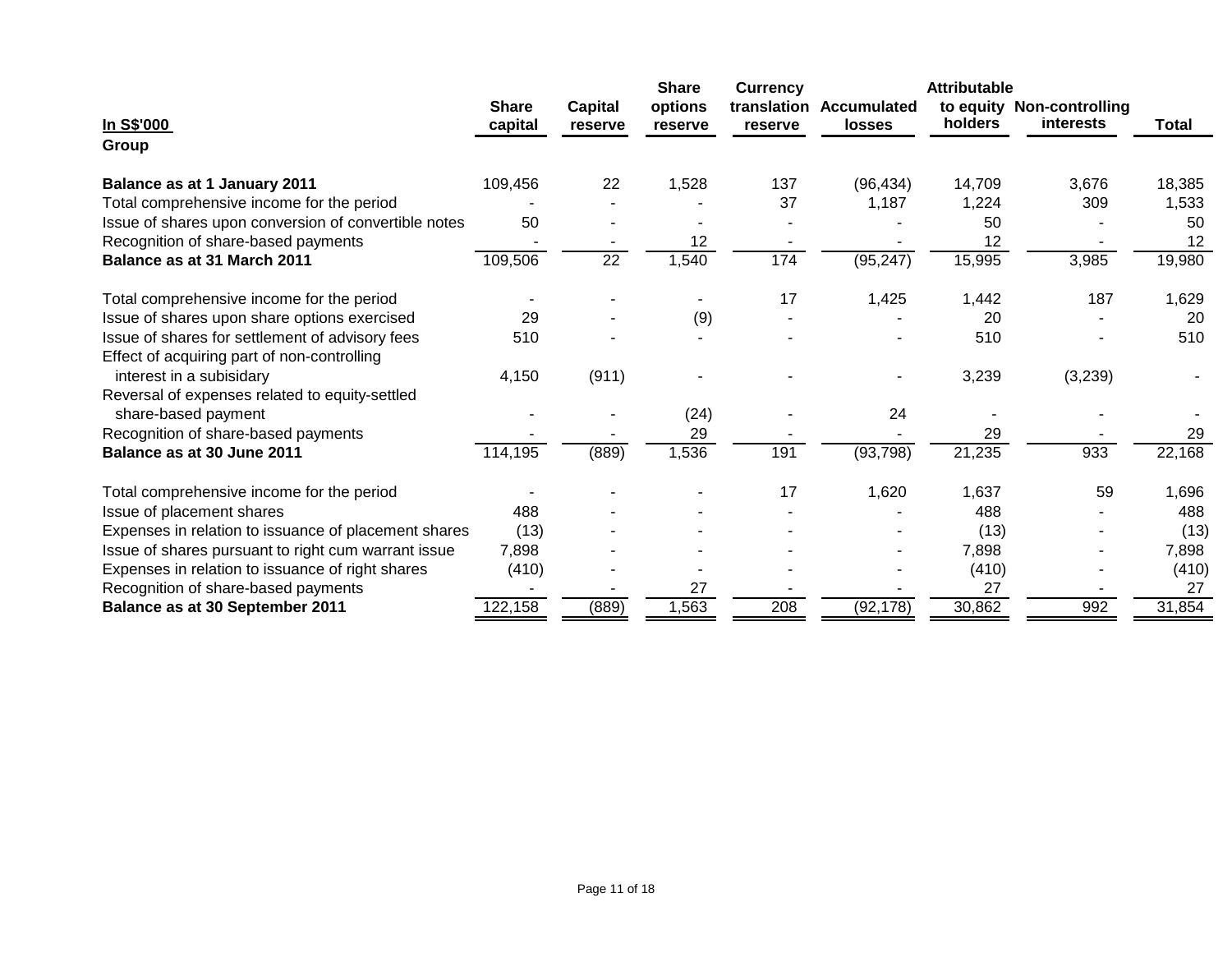|                                                                         |                          |         | <b>Share</b> |                    |              |
|-------------------------------------------------------------------------|--------------------------|---------|--------------|--------------------|--------------|
|                                                                         | <b>Share</b>             | Capital | options      | <b>Accumulated</b> |              |
| In S\$'000                                                              | capital                  | reserve | reserve      | <b>losses</b>      | <b>Total</b> |
| Company                                                                 |                          |         |              |                    |              |
| Balance as at 1 January 2012                                            | 122,117                  | 22      | 1,590        | (95, 472)          | 28,257       |
| Total comprehensive income for the period                               |                          |         |              | 364                | 364          |
| Issue of shares upon share options exercised                            | 99                       |         | (27)         |                    | 72           |
| Issue of shares upon conversion of warrants                             | 1,142                    |         |              |                    | 1,142        |
| Recognition of share-based payments                                     |                          |         | 24           |                    | 24           |
| Balance as at 31 March 2012                                             | 123,358                  | 22      | 1,587        | (95, 108)          | 29,859       |
| Total comprehensive income for the period                               |                          |         |              | 444                | 444          |
| <b>Dividends</b>                                                        |                          |         |              | (2,076)            | (2,076)      |
| Issue of shares upon share options exercised                            | 253                      |         | (71)         |                    | 182          |
| Issue of shares upon conversion of warrants                             | 4,163                    |         |              |                    | 4,163        |
| Recognition of share-based payments                                     |                          |         | 9            |                    | 9            |
| Balance as at 30 June 2012                                              | 127,774                  | 22      | 1,525        | (96, 740)          | 32,581       |
| Total comprehensive income for the period                               |                          |         |              | 135                | 135          |
| Issue of shares upon conversion of warrants                             | 1,517                    |         |              |                    | 1,517        |
| Recognition of share-based payments                                     |                          |         | 11           |                    | 11           |
| Balance as at 30 September 2012                                         | 129,291                  | 22      | 1,536        | (96, 605)          | 34,244       |
|                                                                         |                          |         |              |                    |              |
| Balance as at 1 January 2011                                            | 109,456                  | 22      | 1,528        | (98, 194)          | 12,812       |
| Total comprehensive income for the period                               | $\overline{\phantom{a}}$ |         |              | 51                 | 51           |
| Issue of shares upon conversion of convertible notes                    | 50                       |         |              |                    | 50           |
| Recognition of share-based payments                                     |                          |         | 12           |                    | 12           |
| Balance as at 31 March 2011                                             | 109,506                  | 22      | 1,540        | (98, 143)          | 12,925       |
| Total comprehensive expense for the period                              |                          |         |              | (51)               | (51)         |
| Issue of shares upon share options exercised                            | 29                       |         | (9)          |                    | 20           |
| Issue of shares for settlement of advisory fees                         | 510                      |         |              |                    | 510          |
| Effect of acquiring part of non-controlling interest<br>in a subisidary | 4,150                    |         |              |                    | 4,150        |
| Reversal of expenses related to equity-settled                          |                          |         |              |                    |              |
| share-based payment                                                     |                          |         | (24)         | 24                 |              |
| Recognition of share-based payments                                     |                          |         | 29           |                    | 29           |
| Balance as at 30 June 2011                                              | 114,195                  | 22      | 1,536        | (98, 170)          | 17,583       |
| Total comprehensive income for the period                               | $\overline{\phantom{a}}$ |         |              | 323                | 323          |
| Issue of placement shares                                               | 488                      |         |              |                    | 488          |
| Expenses in relation to issuance of placement shares                    | (13)                     |         |              |                    | (13)         |
| Issue of shares pursuant to rights cum warrants issue                   | 7,898                    |         |              |                    | 7,898        |
| Expenses in relation to issuance of right shares                        | (410)                    |         |              |                    | (410)        |
| Recognition of share-based payments                                     |                          |         | 27           |                    | 27           |
| Balance as at 30 September 2011                                         | 122,158                  | 22      | 1,563        | (97, 847)          | 25,896       |
|                                                                         |                          |         |              |                    |              |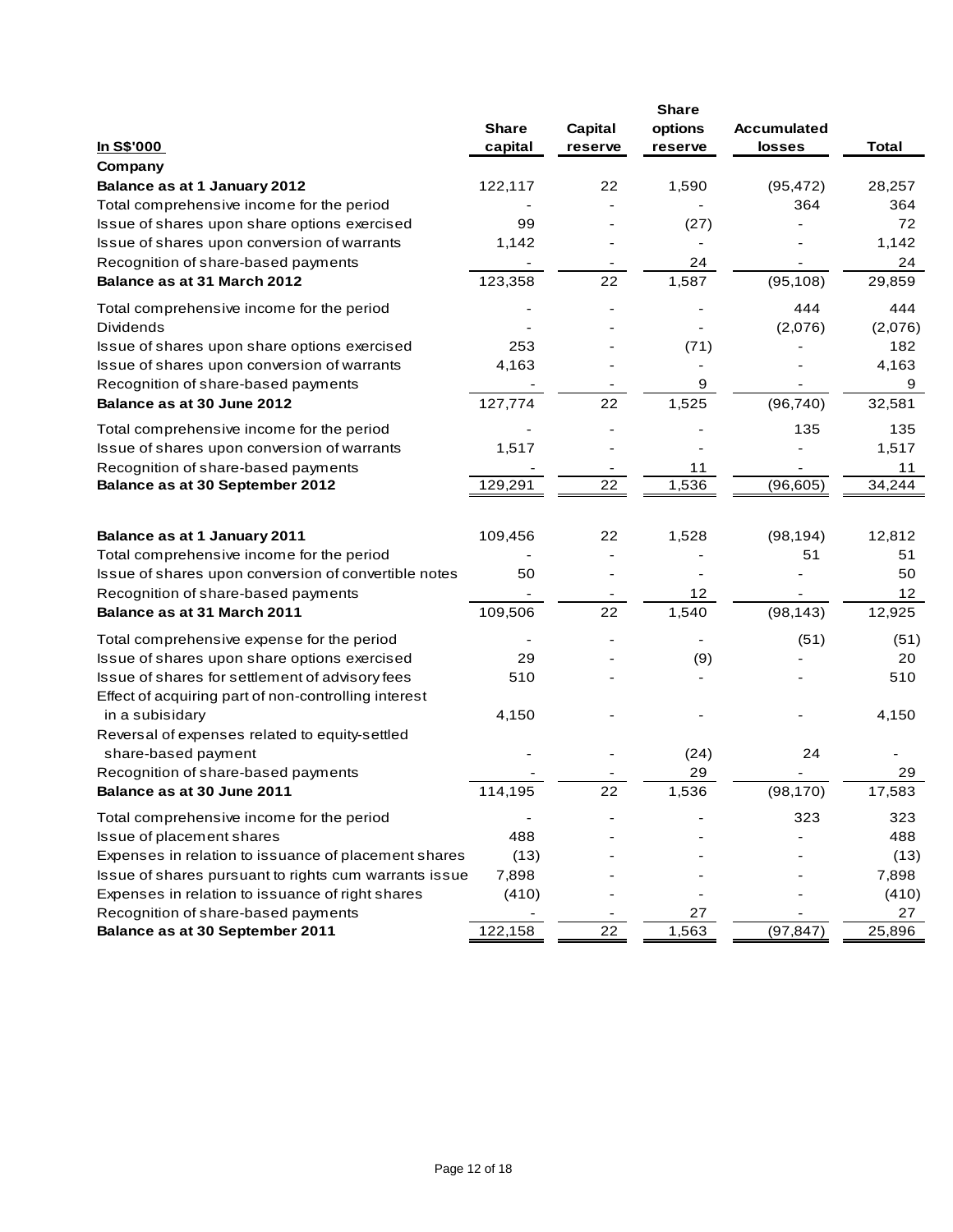**1(d)(ii) Details of any changes in the Company's share capital arising from rights issue, bonus issue, share buy-backs, exercise of share options or warrants, conversion of other issues of equity securities, issue of shares for cash or as consideration for acquisition or for any other purpose since the end of the previous period reported on. State also the number of shares that may be issued on conversion of all the outstanding convertibles as at the end of the current financial period reported on and as at the end of the corresponding period of the immediately preceding financial year**

#### **Issued Share Capital**

In 3Q-12, the Company issued an additional 303,500,000 new ordinary shares at \$0.005 per share through conversion of 303,500,000 warrants.

As a result, the Company's issued and paid-up capital increased to \$129,290,799 divided into 7,733,788,386 shares as at 30 September 2012.

- In 3Q-11, the Company issued an additional 1,677,055,914 new ordinary shares as follows:
- a) 30,000,000 ordinary shares at \$0.005 per share arising from share placement to selected employees.
- b) 67,500,000 ordinary shares at \$0.005 per share arising from share placement to directors.
- c) 1,579,555,914 ordinary shares at \$0.005 per share arising from rights issue.

#### **Warrants**

At 30 September 2012, there were 4,953,577,927 (30 September 2011: 6,318,223,656) outstanding warrants. Each warrant carries the right to subscribe for one new share in the capital of the Company at an exercise price of \$0.005.

#### **Share options**

The Company has a share option scheme known as mDR Limited Share Option Scheme 2003 which was approved by members of the Company at the Extraordinary General Meeting held on 13 January 2003.

At 30 September 2012, there were 53,194,274 (30 September 2011: 77,366,274) outstanding share options which would entitle the holders to subscribe for a total of 53,194,274 (30 September 2011: 77,366,274) ordinary shares.

The 53,194,274 share options outstanding at 30 September 2012 are approximately 0.69% of the share capital consisting of 7,733,788,386 issued shares at 30 September 2012.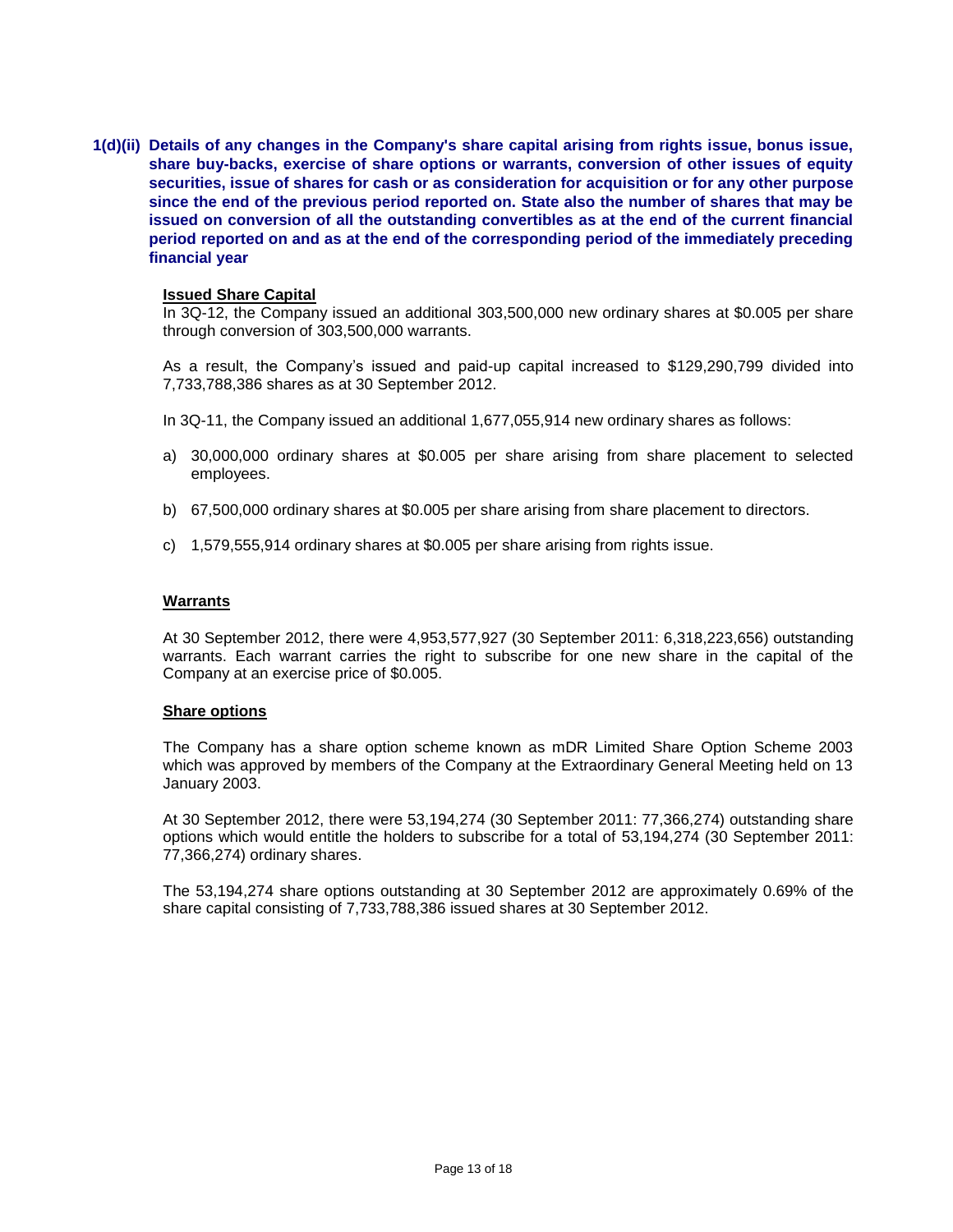#### **1(d)(iii) To show the total number of issued shares excluding treasury shares as at the end of the current financial period and as at the end of the immediately preceding year.**

Number of ordinary shares 30-Sep-12 31-Dec-11

Issued and paid up  $7,733,788,386$  6,318,223,657

#### **1(d)(iv) A statement showing all sales, transfers, disposal, cancellation and/or use of treasury shares as at the end of the current financial period reported on.**

Not applicable

#### **2. Whether the figures have been audited, or reviewed and in accordance with which standard**

The figures have not been audited or reviewed by the auditors of the Company.

#### **3. Where the figures have been audited or reviewed, the auditors' report (including any qualifications or emphasis of matter)**

Not applicable

#### **4. Whether the same accounting policies and methods of computation as in the issuer's most recently audited annual financial statements have been applied**

The Group has applied the same accounting policies and methods of computation in the financial statements for the current financial period as compared with those used in the audited financial statements for the financial year ended 31 December 2011.

### **5. If there are any changes in the accounting policies and methods of computation, including any required by an accounting standard, what has changed, as well as the reasons for, and the effect of, the change**

The Group has adopted all the new and revised Singapore Financial Reporting Standards ("FRS") for accounting periods beginning 1 January 2012, where applicable.

The adoption of new / revised FRS and INT FRS does not result in changes to the Group's and the Company's accounting policies and has no material effect on the amounts reported for the current or prior period.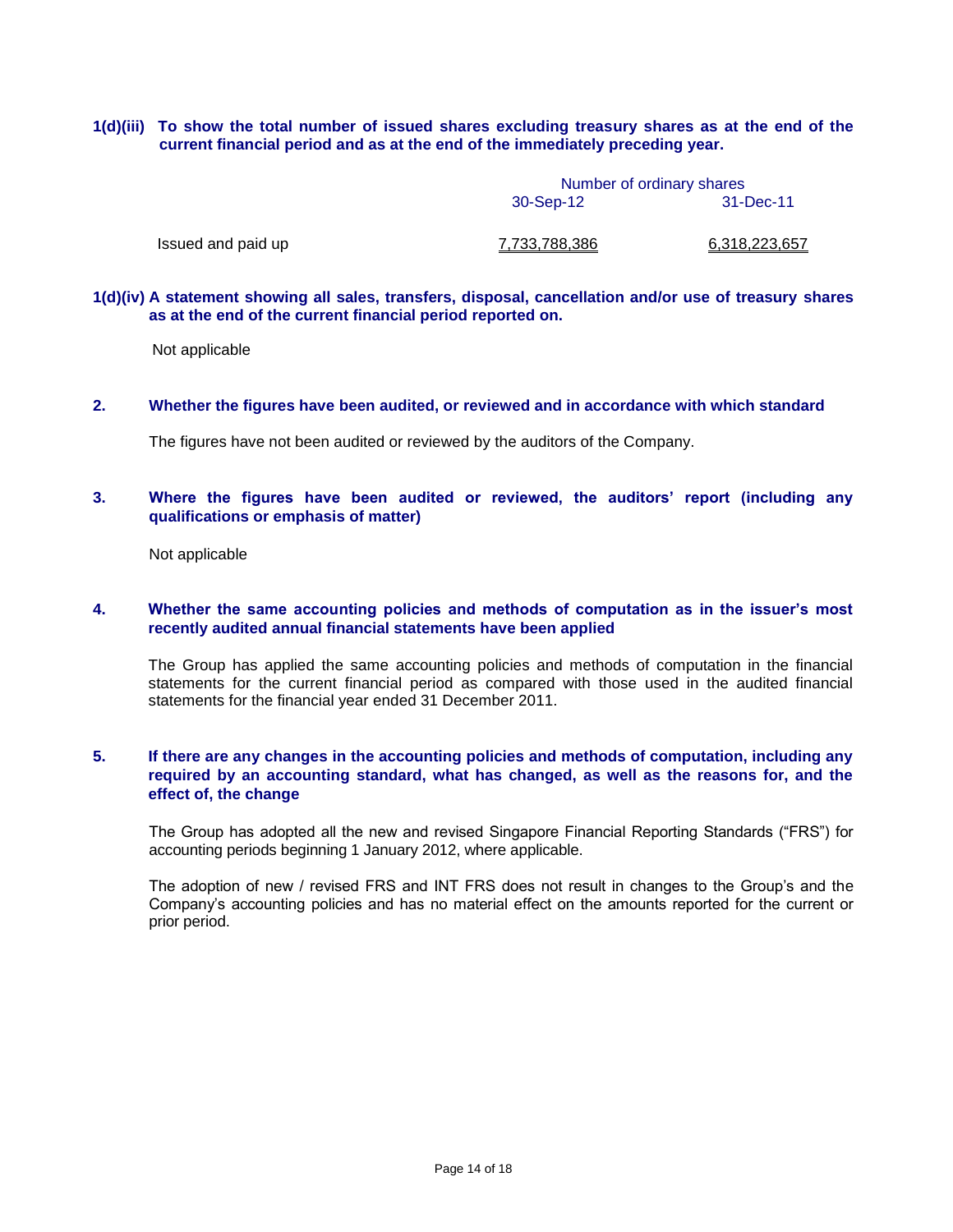### **6. Earnings per ordinary share of the Group for the current period reported on and the corresponding period of the immediately preceding financial year, after deducting any provision for preference dividends**

| <b>Earnings per ordinary share</b>             | $3Q-12$ | $3Q-11$ | <b>YTD-12</b> | YTD-<br>11 |
|------------------------------------------------|---------|---------|---------------|------------|
| (based on consolidated net profit              | cents   | cents   | cents         | cents      |
| attributable to equity holders of the Company) |         |         |               |            |
| From continuing and discontinued operations:   |         |         |               |            |
| - Basic                                        | 0.011   | 0.034   | 0.043         | 0.090      |
| - Fully diluted                                | 0.008   | 0.034   | 0.030         | 0.090      |
| From continuing operations:                    |         |         |               |            |
| - Basic                                        | 0.011   | 0.034   | 0.043         | 0.088      |
| - Fully diluted                                | 0.008   | 0.034   | 0.030         | 0.088      |
| From discontinuing operations:                 |         |         |               |            |
| - Basic                                        |         | -       |               | 0.002      |
| - Fully diluted                                |         |         |               | 0.002      |

Basic earnings per ordinary share is computed based on the weighted average number of shares in issue during the period of 7,252,462,815 (3Q-11: 4,713,100,079).

Fully diluted earnings per ordinary share is computed based on the weighted average number of shares during the period adjusted for the effect of all potential dilutive ordinary shares of 10,380,238,691 (3Q-4,713,100,079).

### **7. Net asset value (for the issuer and Group) per ordinary share based on issued share capital of the issuer at the end of the (a) current period reported on and (b) immediately preceding financial year**

|                                      |                           | Group                     | Company                   |                           |  |
|--------------------------------------|---------------------------|---------------------------|---------------------------|---------------------------|--|
|                                      | 30-Sep-12<br><b>Cents</b> | 31-Dec-11<br><b>Cents</b> | 30-Sep-12<br><b>Cents</b> | 31-Dec-11<br><b>Cents</b> |  |
| Net Asset Value ("NAV")<br>per share | 0.54                      | 0.53                      | 0.44                      | 0.45                      |  |

The NAV per share as at 30 September 2012 is calculated based on 7,733,788,386 (31 December 2011: 6,318,223,657) ordinary shares.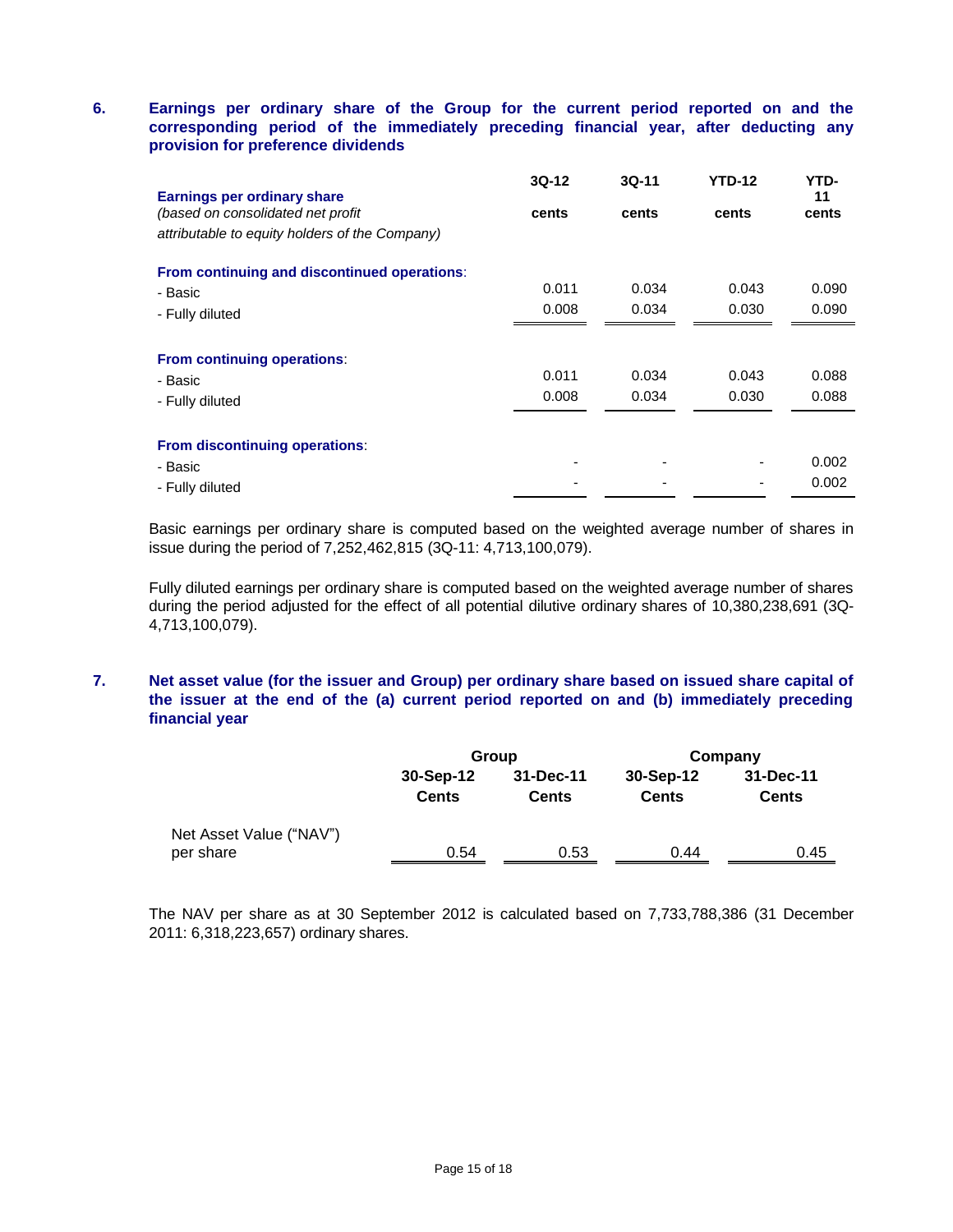**8. A review of the performance of the Group, to the extent necessary for a reasonable understanding of the Group's business. The review must discuss any significant factors that affected the turnover, costs, and earnings of the Group for the current financial period reported on, including (where applicable) seasonal or cyclical factors. It must also discuss any material factors that affected the cash flow, working capital, assets or liabilities of the Group during the current financial period reported on**

#### **Revenue and profit after income tax**

The Group's revenue for 3Q-12 has decreased by 2% from \$83.0 million to \$81.0 million, whereas for YTD-12, it has decreased by 14% from \$261.8 million to \$224.5 million. The decrease in turnover was mainly due to the slowdown in the distribution business.

The Group's gross profit margins quarter-on-quarter remained constant, with a slight year-on-year increase of 1% from 9% to 10%, mainly due to change in sales mix.

Overall, with the decline in revenues, net profits for the Group decreased by 52% from \$1.7 million to \$0.8 million quarter-on-quarter, and 34% from \$4.8 million to \$3.2 million year-on-year.

#### **Cash flows**

Though warrants have been exercised, the lower level of cash is primarily due to our higher working capital needs.

As at 30 September 2012, the Group's working capital position increased to \$37.8 million, up from \$29.4 million as at 31 December 2011.

#### **9. Where a forecast, or a prospect statement, has been previously disclosed to shareholders, any variance between it and the actual results**

Not applicable

#### **10. A commentary at the date of the announcement of the competitive conditions of the industry in which the Group operates and any known factors or events that may affect the Group in the next reporting period and the next 12 months**

The global economy remains challenging whilst Singapore's economy continues to grow, albeit at a slower pace, which may impact consumers' sentiment. However, new product launches by mobile phone manufacturers in the coming months may help to drive and sustain consumer demand.

### **11. Dividend**

#### *(a) Current Financial Period Reported On*

Any dividend declared for the current financial period reported on?

None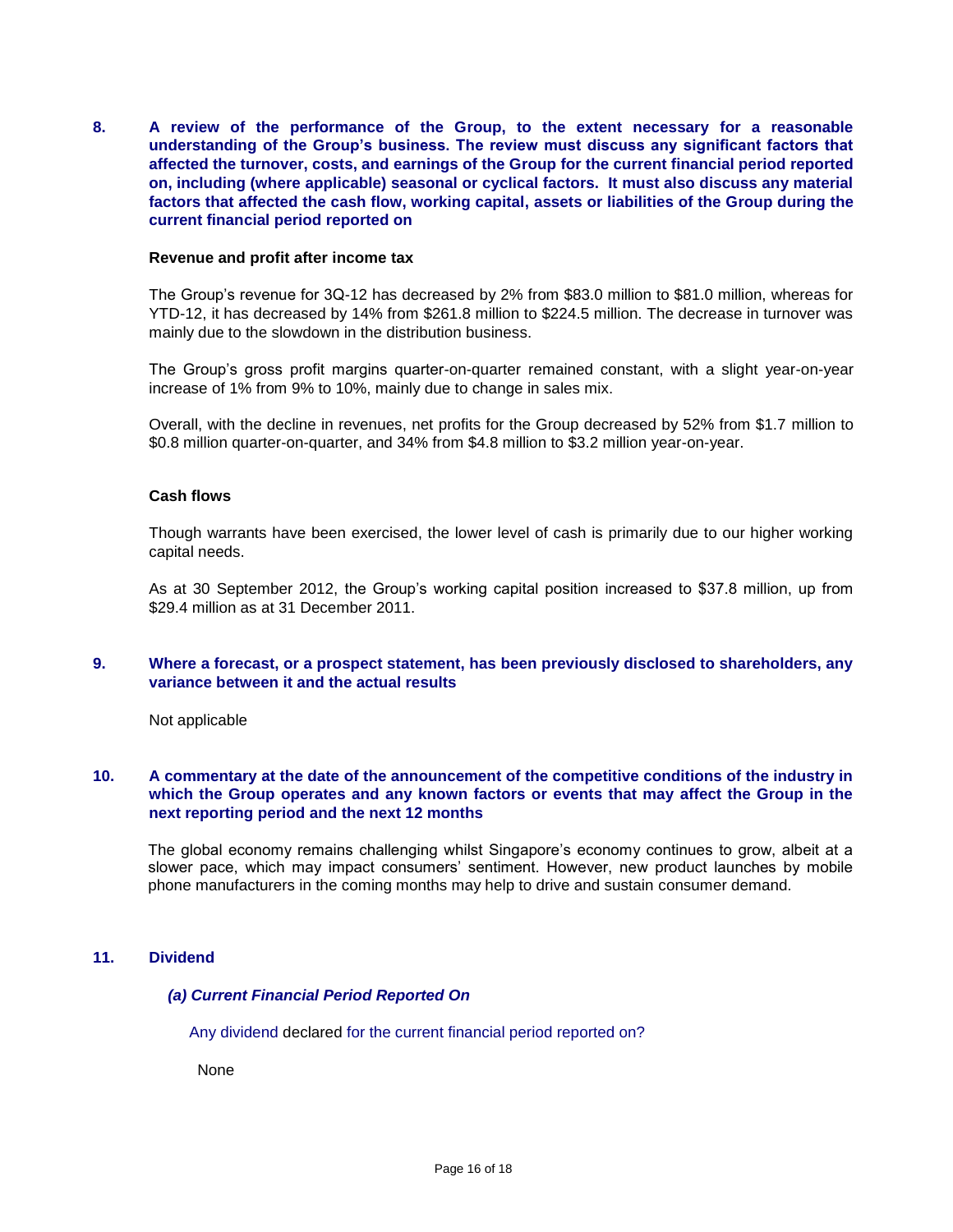### *(b) Corresponding Period of the Immediately Preceding Financial Year*

 Any dividend declared for the corresponding period of the immediately preceding financial year?

None

### *(c) Date payable*

Not applicable

### *(d) Books closure date*

Not applicable

### **12. If no dividend has been declared/recommended, a statement to that effect**

No dividend has been declared or recommended for the period.

### **13. Interested Person Transactions**

| Name of interested person    | Aggregate value of all       | Aggregate value of all |
|------------------------------|------------------------------|------------------------|
|                              | interested person            | interested person      |
|                              | transactions during the      | transactions conducted |
|                              | financial year under review  | under shareholders'    |
|                              | (excluding transactions less | mandate pursuant to    |
|                              | than \$100,000 and           | Rule 920 of the SGX    |
|                              | transactions conducted       | <b>Listing Manual</b>  |
|                              | under shareholders'          | excluding transactions |
|                              | mandate pursuant to Rule     | less than \$100,000)   |
|                              | 920 of the SGX Listing       |                        |
|                              | <b>Manual</b> )              |                        |
|                              |                              |                        |
|                              | \$'000                       | \$'000                 |
|                              |                              |                        |
| Pacific Organisation Pte Ltd |                              |                        |
| - rental expenses            | 326                          | Nil                    |
|                              |                              |                        |

**BY ORDER OF THE BOARD**

**Philip Eng Heng Nee Chairman 8 November 2012**